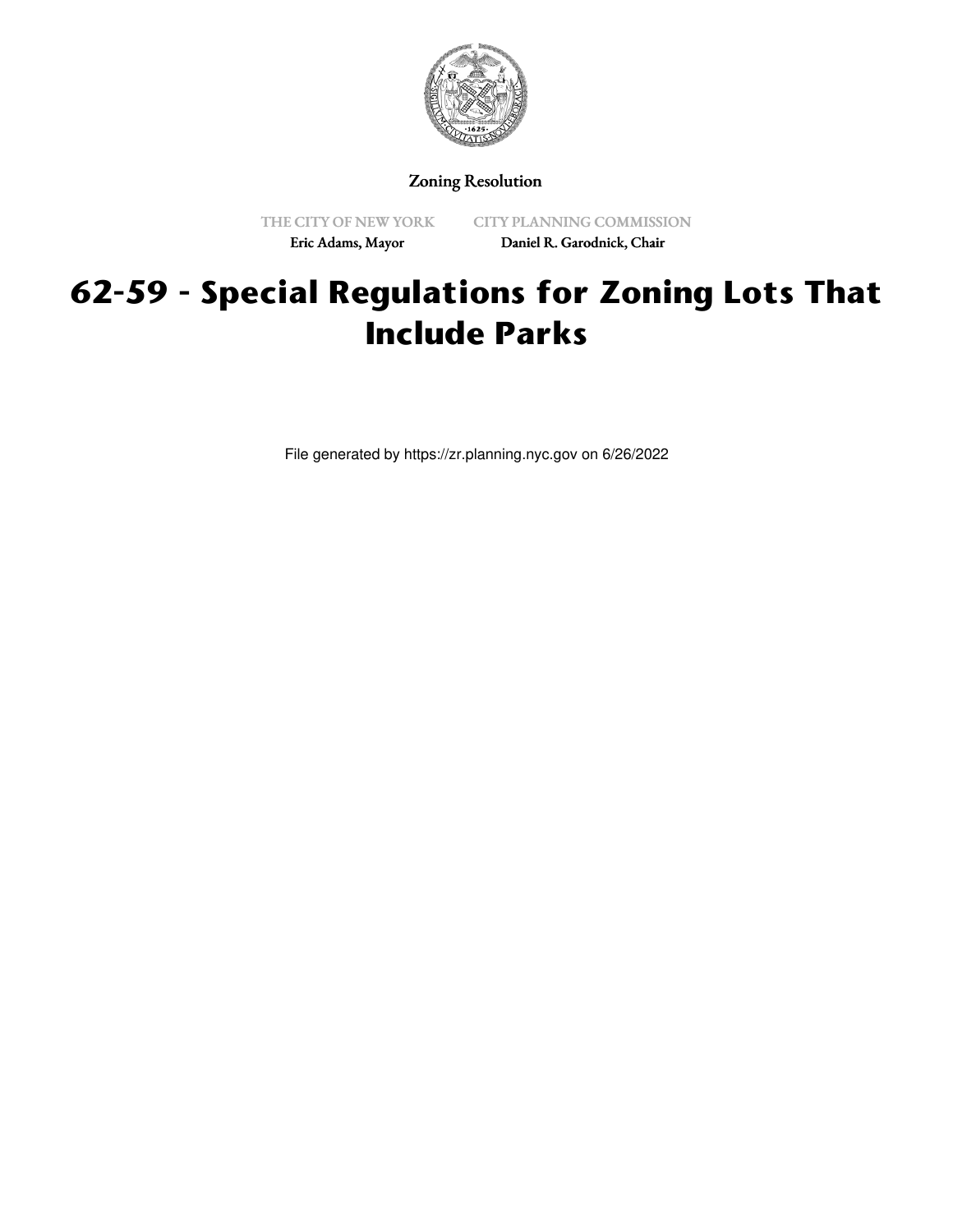## **62-59 - Special Regulations for Zoning Lots That Include Parks**

LAST AMENDED 4/22/2009

- (a) In M2 and M3 Districts pursuant to Section 62-27 (Special Use Regulations for Playgrounds or Private Parks), where a #zoning lot# or adjoining #zoning lots# are #predominantly# #developed# as a park, the requirements of Sections 62-50, inclusive, and 62-60, inclusive, shall be deemed satisfied for that portion of the #zoning lots# occupied by such park #use#, provided that:
	- (1) such park is comprised of a minimum of nine acres of land above water and the #water coverage# of #piers# or #platforms#, located on the #zoning lot# or the #zoning lot# and adjoining #zoning lots#, having at least 600 feet of #shoreline#;
	- (2) such park provides a continuous paved walkway along the entire portion of the #zoning lots# occupied by such #use# with a minimum clear width of no less than 12 feet, within 40 feet of the #shoreline# for at least 75 percent of those portions of the park that abut the #shoreline#;
	- (3) such walkway connects with all other #shore public walkways# on the #zoning lot# and adjoining #zoning lots# and any adjoining public sidewalks or other pedestrian areas within #pier# public access areas, a public #street#, #public park#, other public place or park;
	- (4) such walkway shall be open and accessible from #pier# public access areas, a public #street#, park or other public place at intervals over the length of the park, not exceeding 1,000 feet with an average of 600 feet, by a continuous paved walkway with a minimum clear width of not less than 10 feet;
	- (5) such park is open and accessible to the public from dawn to dusk, except when hazardous conditions are present that would affect public safety;
	- (6) a maintenance and operation agreement providing for the maintenance and operation of the park in good condition is entered into with the Department of Parks and Recreation (DPR), except that no such maintenance and operation agreement shall be required for a park developed and maintained by the State or the City of New York, any subdivision or agency of the State or the City, or any public authority or other entity created pursuant to State or local statute for the purpose of operating such a park; and
	- (7) #visual corridors# shall be provided in accordance with Section 62-51 (Applicability of Visual Corridor Requirements).

Any maintenance and operation agreement required pursuant to paragraph (a)(6) of this Section shall include a requirement that prior to obtaining any building permit or opening any portion of the park to the public, the property owner or operator of the park shall post with DPR security in the form of a maintenance bond, letter of credit or other security acceptable to DPR, in an amount certified by a registered architect or landscape architect to be sufficient to cover 125 percent of the cost of maintaining the park for a 12 month period following its final completion, and that such security shall be replaced every five years with new security in an amount sufficient to cover 125 percent of the then current annual cost of maintaining the park, as certified by a registered architect or landscape architect, for the life of the park. Any maintenance and operation agreement shall be attached to or included within a duly recorded, signed declaration of restrictions, indexed against the #zoning lot#, binding the owners and any lessees, tenants, successors and assigns to maintain and operate the park in conformance with this Section and with the maintenance and operation agreement for the life of the park. The filing of such declaration, where required, shall be a precondition to certification pursuant to paragraph (e) of Section 62-811.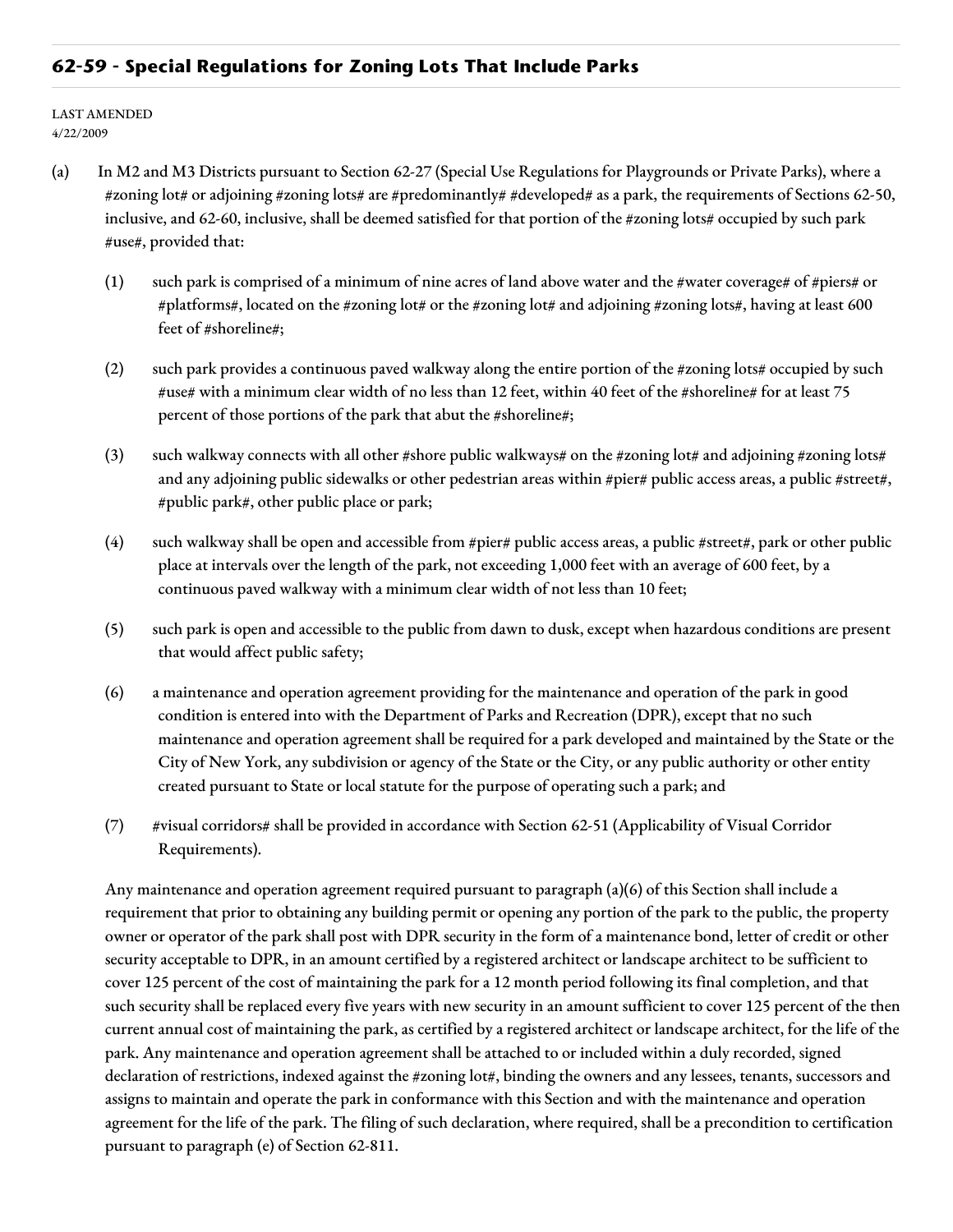Any portion of a #zoning lot# that is not #developed# for a park #use# shall be subject to all of the requirements of Sections 62-50 and 62-60. For purposes of determining obligations pursuant to this Section, such portions of a #zoning lot# not used for park purposes shall be treated as a separate #zoning lot# or separate #zoning lots#, except that the entire #zoning lot#, including the portion used for park purposes, shall be considered in determining #lot area# for purposes of Section 62-53 (Requirements for Shore Public Walkways).

- (b) In order to implement the East River Waterfront Esplanade and Piers Project described in the Final Environmental Impact Statement (FEIS) dated May 18, 2007, of the Lower Manhattan Development Corporation and the record of decision (ROD) adopted by such corporation on November 7, 2007 (the ERW Project), in C2-8, C4-6, C6-4 and M1-4 Districts located in Manhattan Community Districts 1 and 3, for #zoning lots# #predominantly# #developed# as publicly accessible open space under the ERW Project, the Chairperson of the City Planning Commission shall allow for the phased implementation of such publicly accessible open space, and the requirements of Sections 62-50 (GENERAL REQUIREMENTS FOR VISUAL CORRIDORS AND WATERFRONT PUBLIC ACCESS AREAS), inclusive, and 62-60 (DESIGN REQUIREMENTS FOR WATERFRONT PUBLIC ACCESS AREAS), inclusive, shall be deemed satisfied, provided that:
	- (1) the application for certification pursuant to Section 62-811 for any such phase(s) includes a report demonstrating that:
		- (i) a site plan of the design of the publicly accessible open space in such phase(s) has been shown by the applicant to the affected Community Boards and Council Member(s) and such Community Boards and Council Member(s) have had at least 45 days to review such plan;
		- (ii) any comments and recommendations of the affected Community Boards and Council Member(s) have been considered by the applicant, and such report includes a response to such comments or recommendations. Where design modifications have been made in response to such recommendations, the report shall address how the design has been modified;
		- (iii) the publicly accessible open space in such phase(s) will be open and accessible to the public at a minimum from dawn to dusk, except when hazardous conditions are present that would affect public safety; and
		- (iv) a maintenance and operation agreement providing for the maintenance and operation of the publicly accessible open space in such phase(s) in good condition is entered into with the DPR, except that no such maintenance and operation agreement shall be required for a publicly accessible open space developed and maintained by the State or the City of New York, any subdivision or agency of the State or the City, or any public authority or other entity created pursuant to State or local statute for the purpose of operating such publicly accessible open space; and
	- (2) the site plan of the design for the publicly accessible open space phase(s) in such application is determined by the Chairperson to be in substantial compliance with the ERW Project as described in the FEIS and ROD.

No excavation or building permit shall be issued for #development# under any phase for publicly accessible open space under the ERW Project certified pursuant to Section 62-811 in accordance with this paragraph, (b), until all applicable Federal, State and local permits and approvals have been received with respect to such phase, including, without limitation, permits and approvals of the New York State Department of Environmental Conservation.

(c) In order to implement a portion of the East Side Coastal Resiliency Project described in the Final Environmental Impact Statement (FEIS) dated September 13, 2019, located in a marginal street, wharf or place used as a park, in an M1-1 District located in Manhattan Community District 6, for #zoning lots# #predominantly# #developed# as a park, the requirements of Section 62-50 (GENERAL REQUIREMENTS FOR VISUAL CORRIDORS AND WATERFRONT PUBLIC ACCESS AREAS), inclusive, and Section 62-60 (DESIGN REQUIREMENTS FOR WATERFRONT